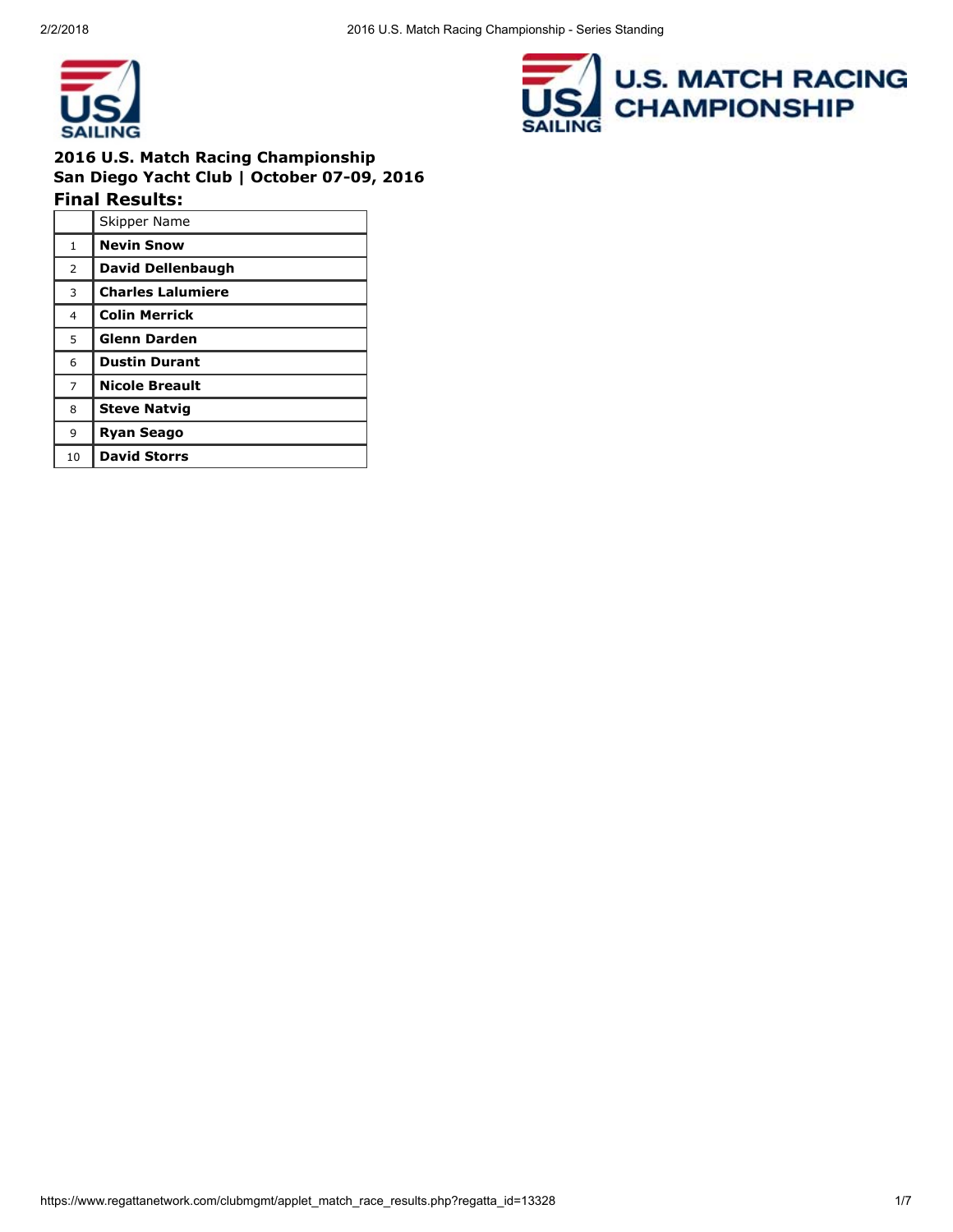#### Finals

#### Information is provisional and subject to modification Regatta results last updated: Sunday, October 09, 2016 5:22:47 PM CDT Finals:

| .             |   |   |   |   |                                     |             |   |
|---------------|---|---|---|---|-------------------------------------|-------------|---|
| <b>Finals</b> | 2 | з | 5 |   | <b>Races Total</b><br>Sailed Points | Win % Ran   |   |
| Snow          |   |   |   | 2 | 3                                   | <b>100%</b> |   |
| Dellenbaugh   |   |   |   |   | O                                   | 0%          | ר |

|   | Races Total   | Win % $ $ Rank $ $ |   |  |  |
|---|---------------|--------------------|---|--|--|
|   | Sailed Points |                    |   |  |  |
| З | з             | 100%               |   |  |  |
| з | Ω             | 0%                 | 2 |  |  |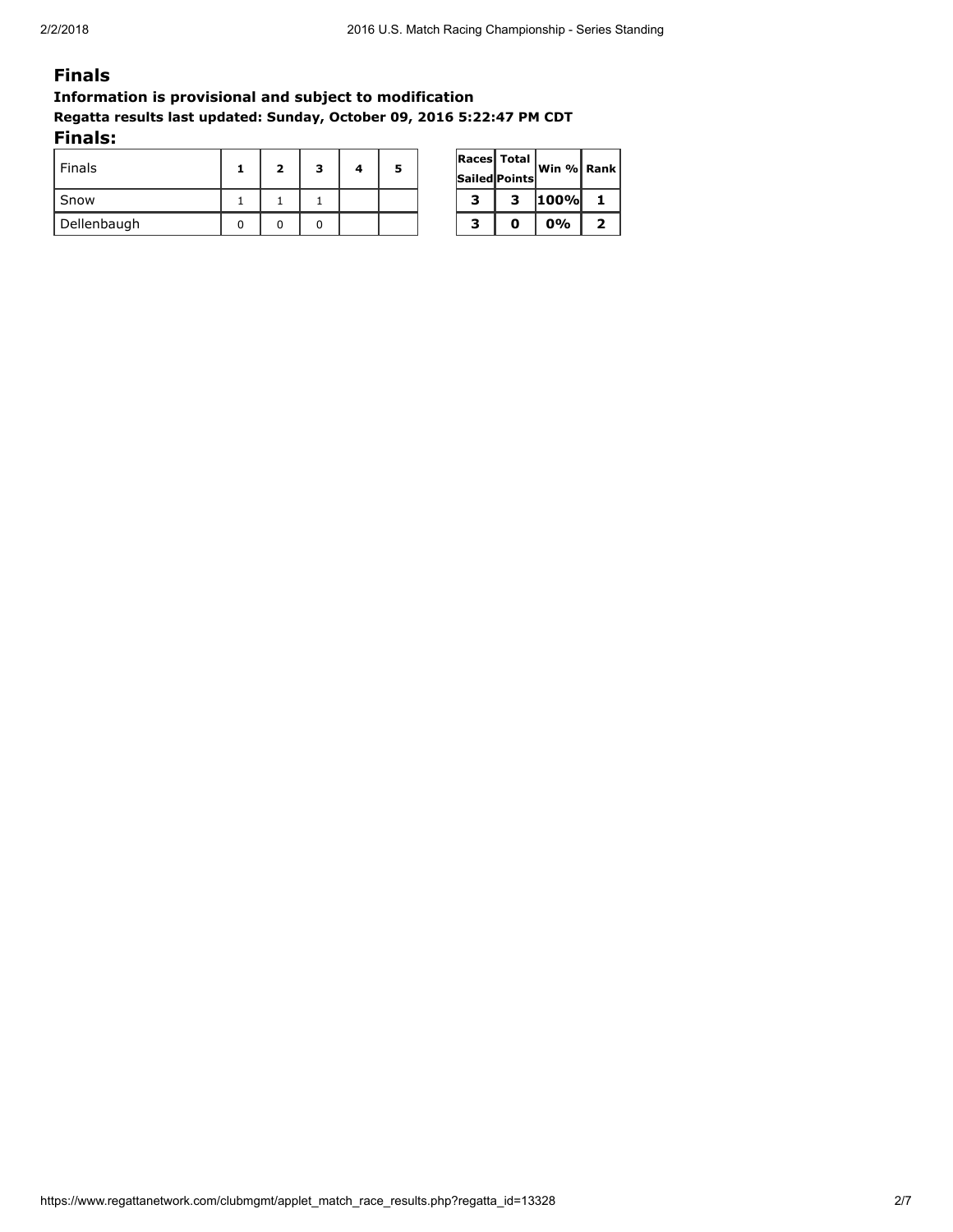$\overline{\phantom{a}}$ 

 $\overline{\phantom{0}}$ 

#### Notes

#### Information is provisional and subject to modification

#### Petite Finals

# Information is provisional and subject to modification Regatta results last updated: Sunday, October 09, 2016 5:17:43 PM CDT

 $\overline{a}$ 

#### Petite Finals:

| Petite Finals | 2 | 3 |   | <b>Races Total</b><br>Sailed Points | Win<br>$\frac{0}{0}$ | Ran |
|---------------|---|---|---|-------------------------------------|----------------------|-----|
| Lalumiere     |   |   | з |                                     | 67%                  |     |
| Merrick       |   |   | з |                                     | 33%                  |     |

|   | Races Total   | Win | Rank |  |
|---|---------------|-----|------|--|
|   | Sailed Points | %   |      |  |
| з | 2             | 67% |      |  |
| 3 |               | 33% | 2    |  |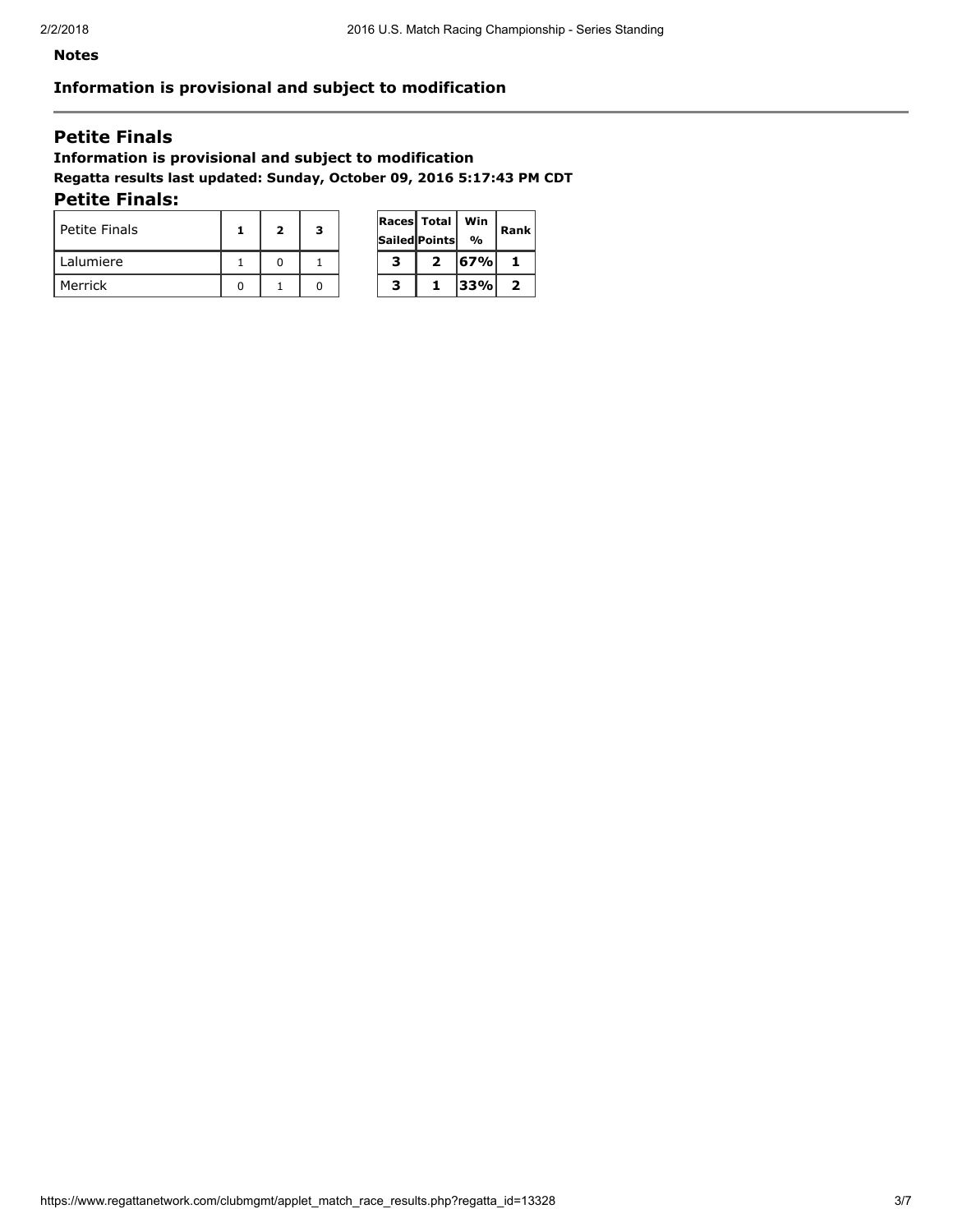#### Information is provisional and subject to modification

#### Third Stage - Semi-finals - Knock Out

Information is provisional and subject to modification Regatta results last updated: Sunday, October 09, 2016 3:40:57 PM CDT

#### Stage 3 - #1 Seed Selects:

| Stage 3 - #1 Seed<br>Selects |  | 3 |  | <b>Races Total</b><br><b>Sailed Points</b> | Win % Ran |  |
|------------------------------|--|---|--|--------------------------------------------|-----------|--|
| l Lalumiere                  |  |   |  |                                            | 0%        |  |
| Dellenbaugh                  |  |   |  |                                            | 100%      |  |

| Races Total | Sailed Points | ∣Win %  Rank∣ |   |
|-------------|---------------|---------------|---|
| 2           | Ω             | $0\%$         | 2 |
| 2           | 2             | 100%          |   |

# Stage 3 - Remaining Knock-out:

| Stage 3 - Remaining<br>  Knock-out | $\overline{\mathbf{2}}$ | 3 |   | <b>Races Total Win</b><br><b>Sailed Points</b> | $\frac{1}{2}$ | Ran |
|------------------------------------|-------------------------|---|---|------------------------------------------------|---------------|-----|
| Snow                               |                         |   |   |                                                | 67%           |     |
| Merrick                            |                         |   | з |                                                | $ 33\% $      |     |

| Races Total |               | Win | Rank |  |
|-------------|---------------|-----|------|--|
|             | Sailed Points | %   |      |  |
| з           | 2             | 67% |      |  |
| з           | ı             | 33% | 2    |  |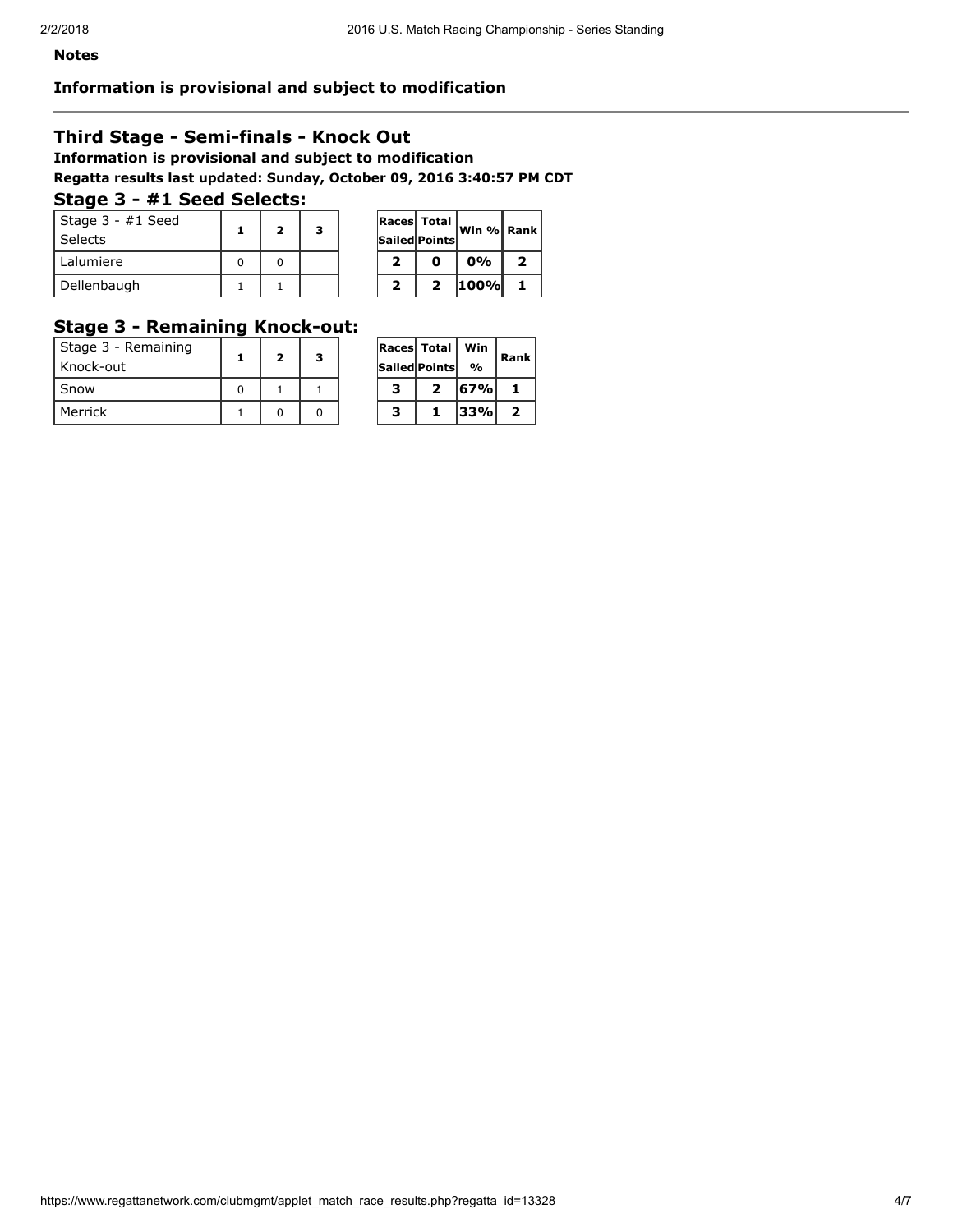#### Information is provisional and subject to modification

### Second Stage - Quarter Finals - Knock-Out

Information is provisional and subject to modification

Regatta results last updated: Saturday, October 08, 2016 6:55:12 PM CDT

# Stage 2 - #1 Seed Select:

| Stage 2 - #1 Seed<br>Select |  | 3 | 5 |   | <b>Races Total</b><br>Sailed Points | Win % Ran   |   |
|-----------------------------|--|---|---|---|-------------------------------------|-------------|---|
| Snow                        |  |   |   | , | 2                                   | <b>100%</b> |   |
| Natvig                      |  |   |   |   |                                     | 0%          | - |

| Races Total | Sailed Points | Win % Rank |   |
|-------------|---------------|------------|---|
| з           | з             | 100%l      | 1 |
| з           | n             | 0%         | 2 |

### Stage 2 - #3 Seed Select:

| Stage 2 - #3 Seed<br>Select |  | з |  |   | <b>Races Total</b><br><b>Sailed Points</b> | Win<br>$\frac{0}{0}$ | Ran |
|-----------------------------|--|---|--|---|--------------------------------------------|----------------------|-----|
| l Durant                    |  |   |  |   | э.                                         | 140%l                | ,   |
| Merrick                     |  |   |  | 5 | ,                                          | 160%I                |     |

| Races Total | Sailed Points | Win<br>% | Rank |
|-------------|---------------|----------|------|
| 5           | 2             | 40%      | 2    |
| 5           | з             | 60%      | 1.   |

### Stage 2 - #2 Seed Select:

| Stage 2 - #2 Seed<br>Select | ∍ | з | 5 |   | Sailed Points | $\overline{\text{Reess}}$ Total $\overline{\text{Win }\%}$ Rar |   |
|-----------------------------|---|---|---|---|---------------|----------------------------------------------------------------|---|
| <b>Breault</b>              |   |   |   | , | 0             | 0%                                                             | ∍ |
| Dellenbaugh                 |   |   |   |   |               | 100%                                                           |   |

|   | $ {\tt Races} $ Total $ $<br><b>Sailed Points</b> | Win % Rank |   |
|---|---------------------------------------------------|------------|---|
| з | 0                                                 | 0%         | 2 |
| з | з                                                 | 100%       | 1 |

#### Stage 2 - Remaining Knock-Out:

| Stage 2 - Remaining<br>  Knock-Out |  | з |  |  | <b>Races Total</b><br><b>Sailed Points</b> | Win<br>$\frac{0}{0}$ | Ran            |
|------------------------------------|--|---|--|--|--------------------------------------------|----------------------|----------------|
| Lalumiere                          |  |   |  |  | ,                                          | 75%                  |                |
| ' Darden                           |  |   |  |  |                                            | 25%                  | $\overline{2}$ |

| Races  Total |                | Win           | Rank |  |  |
|--------------|----------------|---------------|------|--|--|
|              | Sailed  Points | $\frac{0}{0}$ |      |  |  |
|              | з              | 75%           |      |  |  |
|              | 1              | 25%           | 2    |  |  |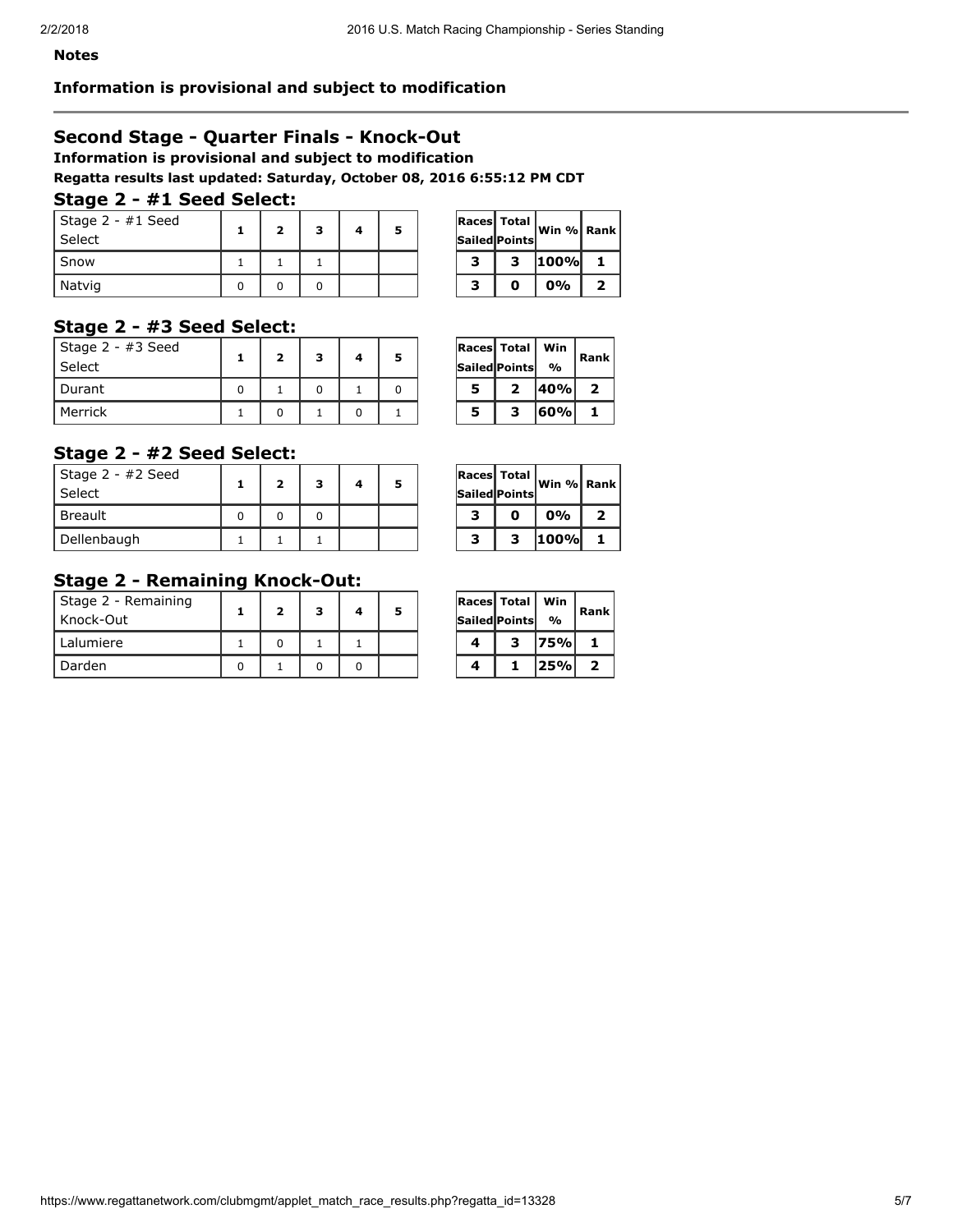#### Notes

#### Information is provisional and subject to modification

### First Stage - Round Robin

Information is provisional and subject to modification Regatta results last updated: Saturday, October 08, 2016 3:11:15 PM CDT

# Stage 1 - Single Round Robin:

| Stage 1 - Single Round<br>Robin | 1           | $\overline{2}$ | 3        | 4            | 5        | 6        | 7        | 8        | 9           | 10 |   | Races   Total  <br>Sailed Points | ∣Win %∥ Rank∣ |                | <b>Tie</b><br><b>Break</b> |
|---------------------------------|-------------|----------------|----------|--------------|----------|----------|----------|----------|-------------|----|---|----------------------------------|---------------|----------------|----------------------------|
| [1] Storrs                      |             | 0              | 0        | 0            | 0        | 0        | 0        |          | $\mathbf 0$ | 0  | 9 |                                  | <b>11%</b>    | 10             |                            |
| [2] Snow                        | T           |                | T.       | T            |          |          |          |          |             |    | 9 | 9                                | 100%          |                |                            |
| [3] Breault                     | T           | $\Omega$       |          | 0            |          |          | $\Omega$ | $\Omega$ | 0           | 0  | 9 | з                                | 33%           | 7              | CI1.1(a)                   |
| [4] Lalumiere                   |             | 0              |          |              |          | $\Omega$ |          | $\Omega$ | 0           | 0  | 9 | 4                                | 44%           | 6              | CI1.1(a)                   |
| [5] Natvig                      | T           | $\Omega$       | 0        | 0            |          | 0        |          | $\Omega$ |             | 0  | 9 | 3                                | 33%           | 8              | CI1.1(a)                   |
| [6] Durant                      |             | 0              | $\Omega$ | 1            |          |          |          | $\Omega$ | 0           | 0  | 9 | 4                                | 44%           | 5              | CI1.1(a)                   |
| [7] Seago                       | T           | $\Omega$       |          | 0            | $\Omega$ | $\Omega$ |          | $\Omega$ | $\mathbf 0$ | 0  | 9 | 2                                | 22%           | 9              |                            |
| [8] Merrick                     | $\mathbf 0$ | 0              | <b>T</b> | 1            | Ŧ.       |          |          |          | 1           | 0  | 9 | 6                                | 67%           | 3              |                            |
| [9] Darden                      |             | 0              |          | $\mathbf{1}$ | $\Omega$ |          |          | $\Omega$ |             | 0  | 9 | 5                                | 56%           | 4              |                            |
| [10] Dellenbaugh                |             | 0              |          |              |          |          |          |          |             |    | 9 | 8                                | 89%           | $\overline{2}$ |                            |

| Races | <b>Total</b>            |       |                         | Tie      |
|-------|-------------------------|-------|-------------------------|----------|
|       | Sailed Points           | Win % | Rank                    | Break    |
| 9     | 1                       | 11%   | 10                      |          |
| 9     | 9                       | 100%  | 1                       |          |
| 9     | з                       | 33%   | 7                       | C11.1(a) |
| 9     | 4                       | 44%   | 6                       | C11.1(a) |
| 9     | 3                       | 33%   | 8                       | C11.1(a) |
| 9     | 4                       | 44%   | 5                       | C11.1(a) |
| 9     | $\overline{\mathbf{2}}$ | 22%   | 9                       |          |
| 9     | 6                       | 67%   | 3                       |          |
| 9     | 5                       | 56%   | 4                       |          |
| 9     | 8                       | 89%   | $\overline{\mathbf{z}}$ |          |